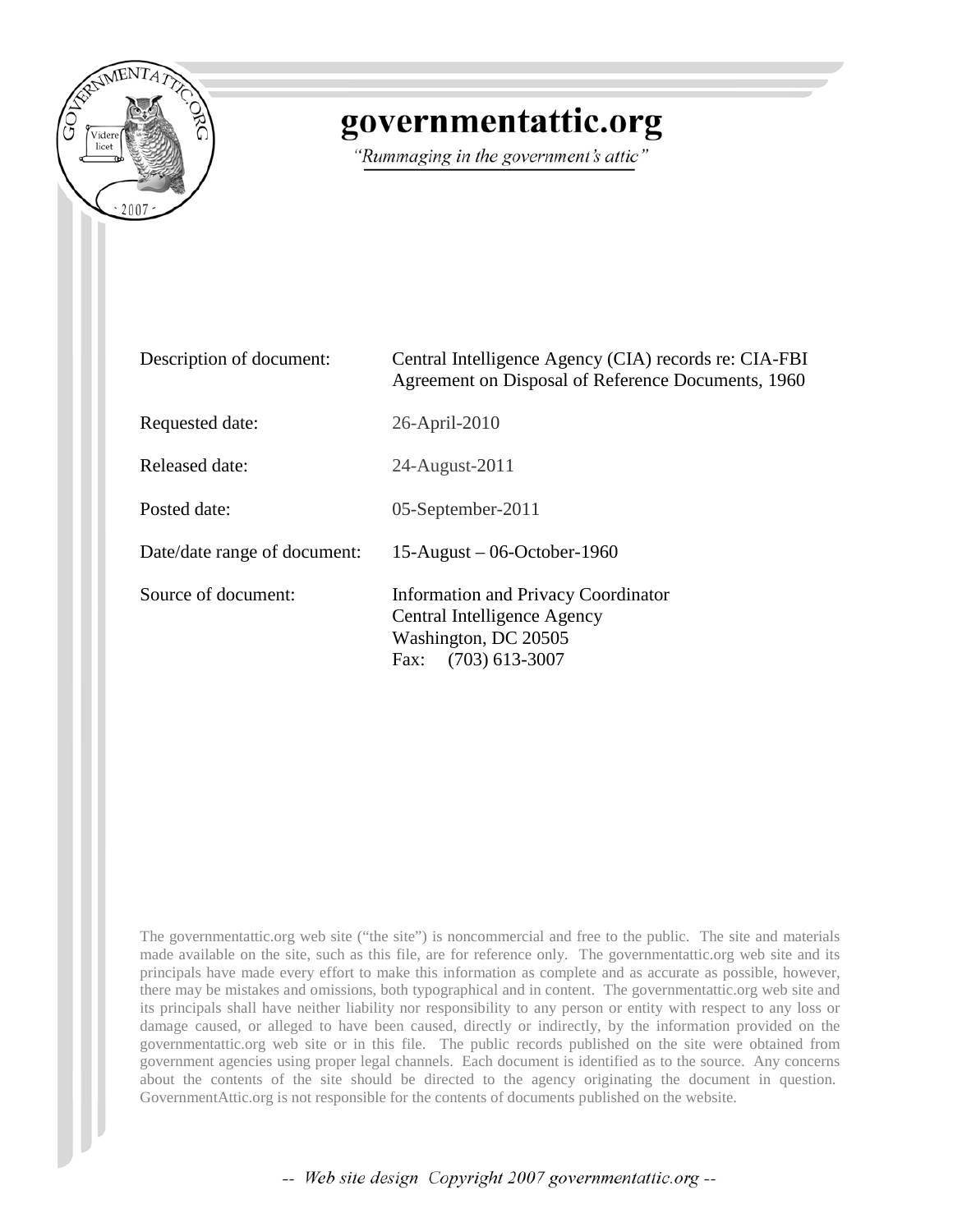Central Intelligence Agency



24 August 2011

Reference: F-2011-01604 / FBI #1148078-000

In the course of processing your 26 April 2010 Freedom of Information Act (FOIA) request to the Federal Bureau of Investigation (FBI) for the FBI File HQ 66-3286, the FBI located CIA material and referred it to us on 26 May 2011 for review and direct response to you.

We reviewed the material and determined that one of the documents is releasable in its entirety. We determined that the second document can be released in segregable fonn with a deletion made on the basis of FOIA exemption  $(b)(3)$ . Exemption  $(b)(3)$  pertains to information exempt from disclosure by statute. The relevant statute is the Central Intelligence Agency Act of 1949, 50 U.S.C. § 403, as amended, e.g., Section 6, which exempts from the disclosure requirement information pertaining to the organization, functions, including those related to the protection of intelligence sources and methods, names, official titles, salaries, and numbers of personnel employed by the Agency. Copies of the documents and an explanation of exemptions are enclosed. As the CIA Information and Privacy Coordinator, I am the CIA official responsible for this determination. You have the right to appeal this response to the Agency Release Panel, in my care, within 45 days from the date of this letter. Please include the basis of your appeal.

Sincerely,

Susan Viscuso Information and Privacy Coordinator

Enclosures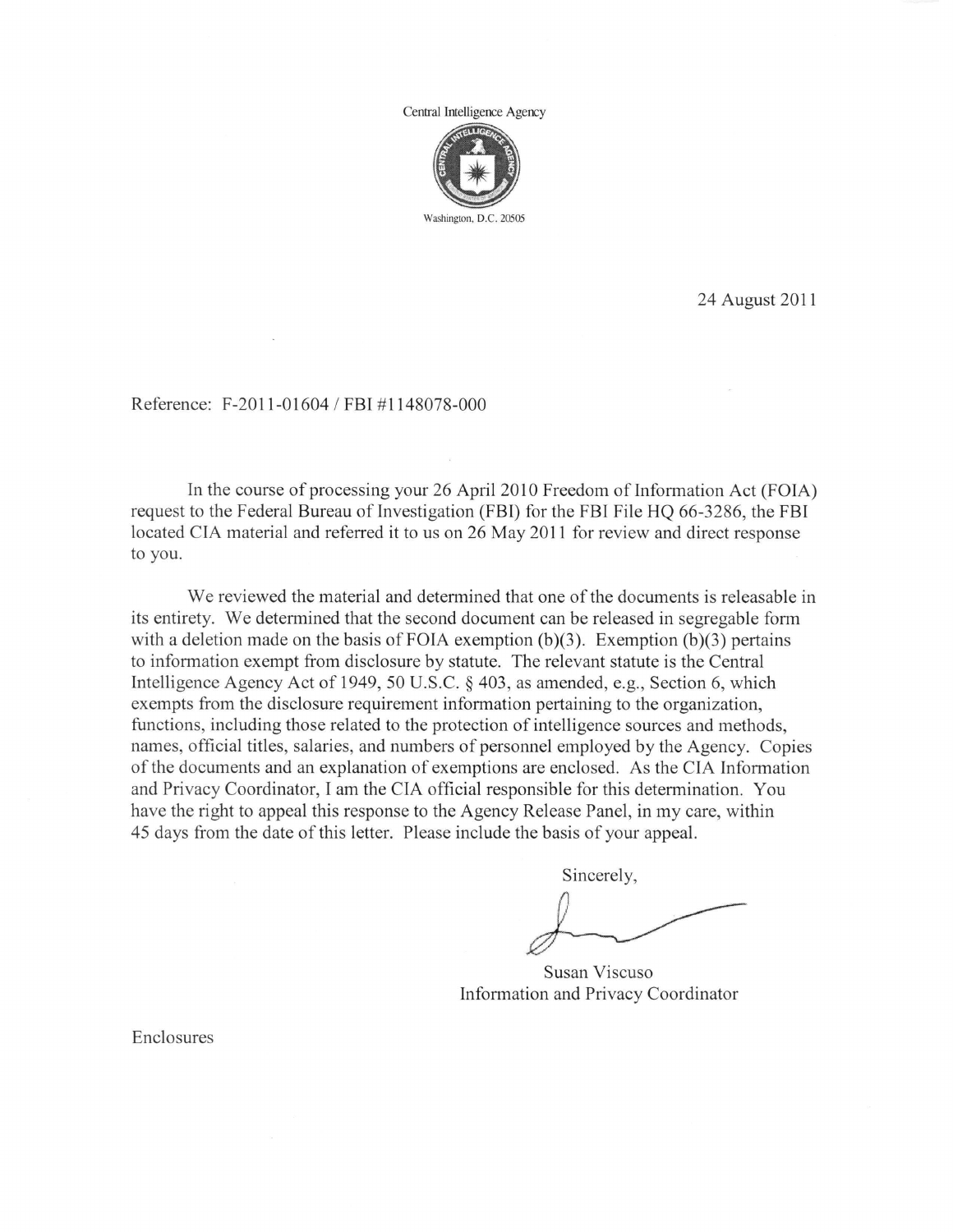## CENTRAL INTELLIGENCE AGENCY WASHINGTON 25. D. C.

15 AUG 1960

Mr. S. A. Andretta Administrative Assistant Attorney General (Attn: Mr. Armando di Giralomo) Department of Justice Washington 25, D. C.

Dear Mr. Andretta:

The CIA and the Federal Bureau of Investigation produce intelligence reports copies of which they exchange for reference use. For example, CIA regularly receives reference copies of DBF reports from the FBI. Each Agency retains record sets of their own reports. The exchanged copies normally accumulate in libraries or other central reference points. Disposition instructions issued by both Agencies for this material call for destruction when no longer needed for reference.

We have found, as have some other agencies of the USIB community, that custodians of such reference collections are often reluctant about using the disposal authority. This reluctance is due to uncertainty about future availability of a document if a need should develop.

We believe that disposal practices in respect to reference collections could be significantly improved if custodians had some assurance of future retrievability. Therefore, we propose that the FBI concur with CIA in the attached agreement. We have been establishing similar agreements within the USIB community and to date have received concurrences from Army, Navy, Air Force, State Department, and the Atomic Energy Commission.

I would appreciate your concurrence in our proposal.

APPROVED FOR RELEASE - CIA INFOT DATE: 16-Aug-2011

Yours truly  $\boldsymbol{\varkappa}_{\boldsymbol{\mathcal{A}}}$ 

Louis G. Carrico Chief, Records Management Staff

**Attachment** 

| ALL FBI INFORMATION CONTAINED<br>HEREIN IS UNCLASSIFED<br>DATE <u>(O/LJ/OJ EV AWC (OOD GO BC</u> E/OCG) ym/W |  |
|--------------------------------------------------------------------------------------------------------------|--|
| #03-Ro762                                                                                                    |  |

 $-818$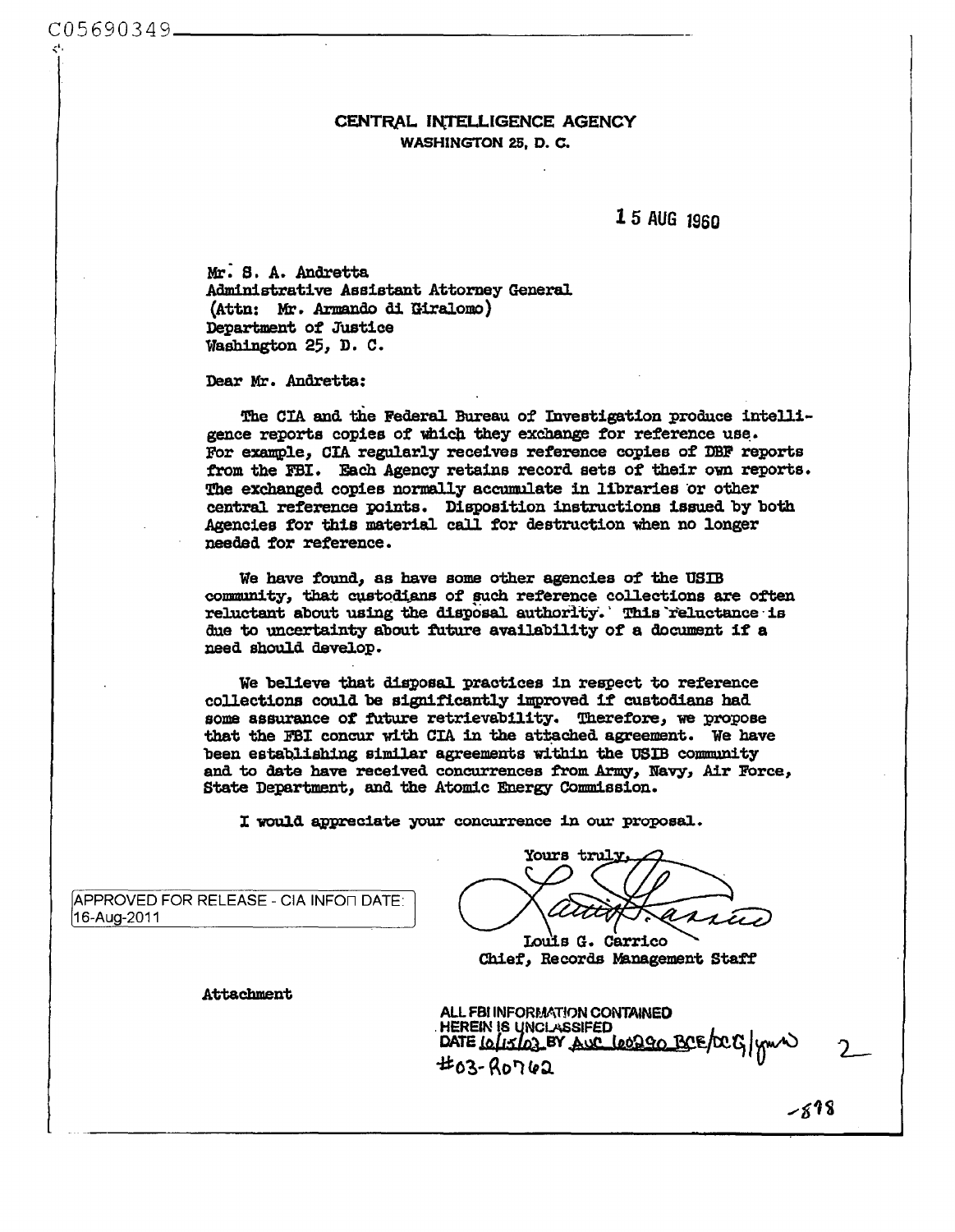## CIA-FBI AGREEMENr ON DISPOSAL OF. REFERENCE DOCUMENTS

The purpose of this agreement is to reduce and control the volume of intelligence documents accumulated by each Agency. These documents are produced by each Agency and are exchanged for reference use. Basic to this agreement is acceptance of the concept that each Agency is the Agency of record for the documents it produces.

Therefore, it is agreed that CIA and the FBI may dispose *ot* each others reference documents. 5 years after such clocuments become inactive.\* It is further agreed that any occasional requests for such documents, or copies thereof, beyond this retention period will be serviced by the Agency of record.

This agreement relates only to copies of documents accumulated for reference purposes, Documents having no reference value to the recipient will be destroyed upon receipt.

Concur: **Iouis G. Carrico** Chief, Records Management Staff, CIA

<u>tuqust 15:196</u> Date: 7

Concur: Date: Federal Bureau of Investigation.

\*CIA retains inactive references documents in its Records Center where experience indicates that requests for such material are negligible after 5 years.

ALL FBI INFORMATION CONTAINED HEREIN IS UNCLASSIFED DATE 10/15/03 BY AVC 100290 BCE/OCG/your  $*63 - R0762$ 

 $\sim$   $\delta$  10